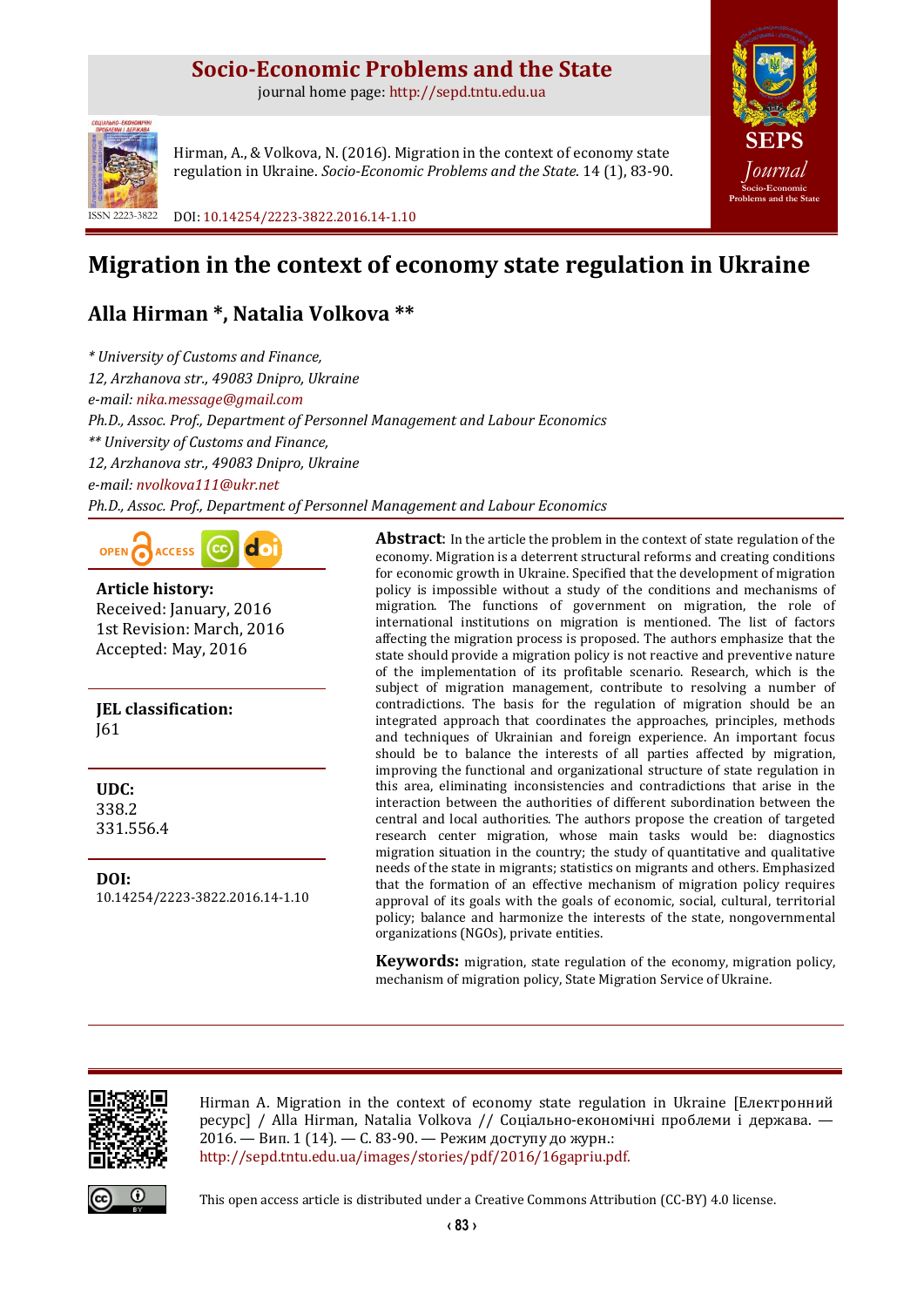# **1. Introduction**

Migration of the population stands out among the most controversial social and economic realities that are caused by processes of transformation of Ukrainian society institutions. The migration situation in Ukraine focuses the most acute and painful problems of society, unregulated movement of labour forces (internal and external), a steady increase of illegal migration, insignificant role of the migration in labour resources allocation according to the needs of the economy. These problems are becoming a significant factor for containment of the structural change and creating conditions for sustainable economic growth in Ukraine. It predetermines particular relevance of the analysis of the social institutions impact on migration forms and possibilities of state regulation of migration.

The emergence of new forms of migration caused by destruction of command economy institutions, weakening the state's role in migration regulation, insufficient degree of institutional environment development in the new economic conditions in Ukraine. The researches, conducted within the traditional scientific schools and theories of migration, could not fully explain the emergence of new forms of migration and reveal its peculiarities in current economic conditions. Forecasting economic consequences of migration and developing a model of migration state regulation is one of the important issues in scientific research for economics and public administration in Ukraine.

## **2. Analysis of recent research and publications**

Migration policy as a part of the state activity connected to politics in productive forces allocation area, building, population reproduction etc. This problem was investigated by domestic and foreign scientists such as: E. Libanova, V. Moses O. Ovdin, A. Pozniak, A. Puryhina, J. Roy, B. Tyrkalo, R. Tkachuk, A. Shevtsov and others [1; 2; 4-9]. These authors made a significant contribution to the research of migration issues, but they considered migration separately in political, sociological, philosophical, demographic aspect.

Previously unsolved parts of the general problem. There was enough attention paid to the need for regulation, methods, specifics of regulation in certain areas and sectors of the economy in scientific writings on the economy state regulation topic, but the topic of migration processes management remain researched insufficiently. In the modern theory of state regulation of the economy, a mechanism for implementing the strategy of migration management has not been developed, only foreign experience and recommendations for overcoming certain difficulties in this area were systemized.

# **3. Formulation of the problem (purpose of the article):**

generalization of social and economic factors that determine the migration processes character in Ukraine and developing the approaches to regulation.

## **4. Exposition of basic material**

Today migration comes forward as a reflection of social, economic and political contradictions in Ukraine as well as abroad; it increasingly becomes forced. Recent years, migration became a global challenge for prospects of mankind further development: the annual amount of migrants in the world (from 2 to 4 million people) is ahead of population growth. It should be noted that Ukraine has almost no experience in migration processes regulation and had been isolated from global trends of legal national institutions development. State migration policy has not preventive, but reactive character: in other words, the policy responses to what has already happened, but does not implement own advantageous scenario. Modern scientific research in economics and state management should help to solve this contradiction.

Migration is multifaceted phenomenon, that includes numerous and complex aspects, the most important of which currently are: state management of migration; labour migration; migration and national security; combating illegal migration, the legal status of migrant, assimilation of migrants.

Despite the seeming ease of the statistical study of migration, in practice, there are difficulties in quantitative determining the migration dependencies on other socio-economic phenomena. Multidimensional nature of migration process, diversity of causes, motives and consequences led to the emergence of different approaches to migration research. Most part of approaches to studying the migration is the one, based on treating the migration as an element of socio-demographic, socio-economic and social-labour relations.

Obviously, social-labour and labour market issues are the most acute today. Modern researchers of domestic labour market consider its current the situation quite paradoxical: on the one hand, in the context of globalization there are increasing opportunities for labour mobility, expanding the sphere of employment, on the other hand, the labour market is not protected from external and internal threats. The external threat caused, in particular, by annexation of Crimea and hybrid war in the Eastern Ukraine, resulting in the domestic heavy losses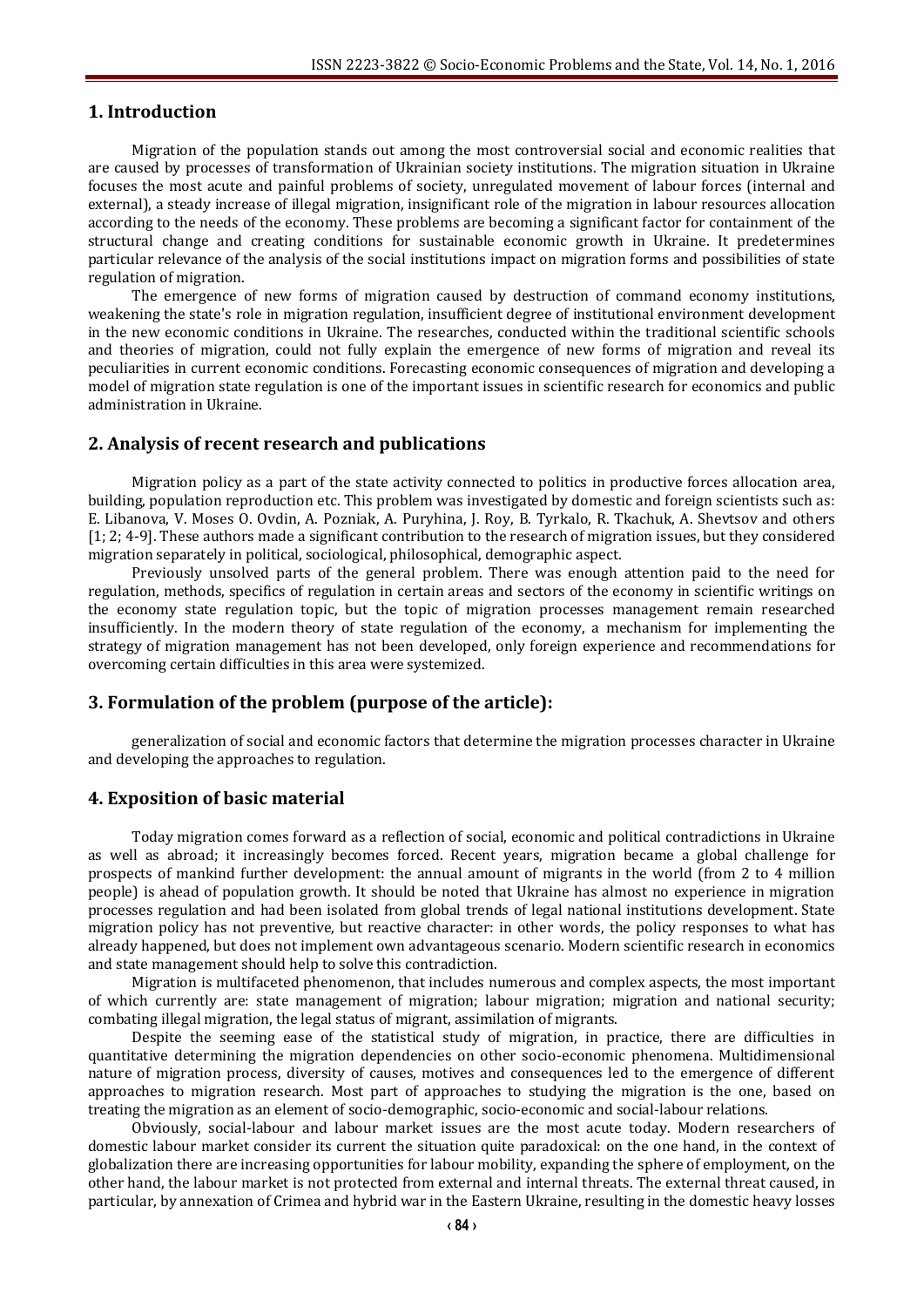of labour market. The internal threat is caused by a mismatch in employment policy and wage policy, as well as unfavourable general economic and political situation in Ukraine. Internal migration from the occupied territories caused additional strain on the labour market in the central and western regions and negatively affected the overall unemployment rate in the country.

It should be noted that labour migration – is one of the actual characteristics of the modern economic order. Considering the labour migration as one of the elements of the mentioned economic order, raises the questions who and how manages the migration, the role of migration management in the common system of socio-economic and political decisions.

The characteristic feature of migration processes in Ukraine is a trend to increase in international migration movements of the population [6, pp. 232] (Table. 1).

| Table 1. Migration movements of the population in Ukraine, persons [3] |                            |               |                  |                                    |               |           |                  |  |
|------------------------------------------------------------------------|----------------------------|---------------|------------------|------------------------------------|---------------|-----------|------------------|--|
|                                                                        | <b>All migration flows</b> |               |                  | Including the interstate migration |               |           |                  |  |
|                                                                        | Number of                  | <b>Number</b> | <b>Migration</b> | <b>Number</b>                      | <b>Number</b> | Gross     | <b>Migration</b> |  |
|                                                                        | arrivals                   | those who     | increase $(+)$   | <sub>of</sub>                      | those who     | migration | increase $(+)$   |  |
|                                                                        |                            | left          | decrease (-)     | arrivals                           | left          |           | decrease (-)     |  |
| 2002                                                                   | 760 005                    | 793796        | $-33791$         | 42473                              | 76 264        | 118737    | $-33791$         |  |
| 2003                                                                   | 762 033                    | 786 243       | $-24210$         | 39489                              | 63 699        | 103 188   | $-24210$         |  |
| 2004                                                                   | 789 379                    | 796 994       | $-7615$          | 38 5 6 7                           | 46 182        | 84749     | $-7615$          |  |
| 2005                                                                   | 763 222                    | 758 639       | 4583             | 39580                              | 34 997        | 74 577    | 4583             |  |
| 2006                                                                   | 765882                     | 751 637       | 14 2 4 5         | 44 2 2 7                           | 29 9 82       | 74 209    | 14 2 4 5         |  |
| 2007                                                                   | 758 292                    | 741454        | 16838            | 46507                              | 29 6 69       | 76 176    | 16838            |  |
| 2008                                                                   | 710 790                    | 695869        | 14 9 21          | 37 323                             | 22 402        | 59725     | 14 9 21          |  |
| 2009                                                                   | 642 819                    | 629 372       | 13 4 4 7         | 32917                              | 19470         | 52 387    | 13447            |  |
| 2010                                                                   | 683 449                    | 667316        | 16 133           | 30810                              | 14 677        | 45 487    | 16 133           |  |
| 2011                                                                   | 669 397                    | 652 301       | 17096            | 31 684                             | 14 5 8 8      | 46 272    | 17096            |  |
| 2012                                                                   | 726 226                    | 664 382       | 61844            | 76361                              | 14 5 17       | 90 878    | 61844            |  |
| 2013                                                                   | 675 942                    | 644 029       | 31913            | 54 100                             | 22 187        | 76 287    | 31913            |  |
| 20141                                                                  | 542 506                    | 519914        | 22 5 9 2         | 42698                              | 21 5 9 9      | 64 297    | 21 0 9 9         |  |

<sup>1</sup> Without taking into account temporarily occupied territory

Among the factors, that encourage migration from the country that exports labour forces, there are rising unemployment and its duration, significant wage differentiation due to monopolization of the market, openness of the economy, reducing expenses for social sphere. Containment factors for migration to the recipient country are protectionism of the local market, close family relations in the country that exports labour force and so on.

Ukraine is one of the countries that suffers from unmanageable migration most of all. Currently Ukraine mainly acts as a country that exports labour force to the international markets, although it has the trend to increase the number of foreigners working in Ukraine. Statistical data proves that the number of immigrants about 10 times less than the number of Ukrainian citizens working abroad. This is only about official statistics that does not take into account number of illegal migrants and refugees. According to expert estimates, there are from 3 to 5 million annually citizens of Ukraine working abroad, the vast majority of whom are employed in other countries illegally.

Increasing emigration from Ukraine is caused by high unemployment in the country, by difference in living conditions and level of wages between Ukraine and Western countries, by economic instability and by uncertainty in a way out, by lack of public safety and so on. In addition, since mid-2014 compelled migration became widespread and caused problems of legal, social, economic, health, transport, community, organizational and information support needs of internally displaced persons. As of January 2016, in Ukraine, according to the Ministry of Social Policy, there are 1 million 684 thousand 815 internal migrants from Donbas and Crimea, that is about 3% of permanent population of Ukraine. Around 695,000 displaced families have applied for state financial aid, more than 652,000 families have received it. According to experts, the problem of local labour market under the conditions of compelled migration appear as the increasing problem of unemployment with all the social and economic consequences [3].

Development of migration policy at national and regional levels, the forecast of migration processes and preparing recommendations for the management of migration flows are impossible without studying the conditions and mechanisms of migration. To prevent the crisis, scientific approaches to building a model of state regulation of the country economy become very actual. This model can be based on the primacy of changes in the labour market, optimal scale and increasing workforce efficiency. The essence of the model is the impact on employment excess while maintaining a balance in the goods and finance markets and reconfiguring production function (scale employment – gross domestic product).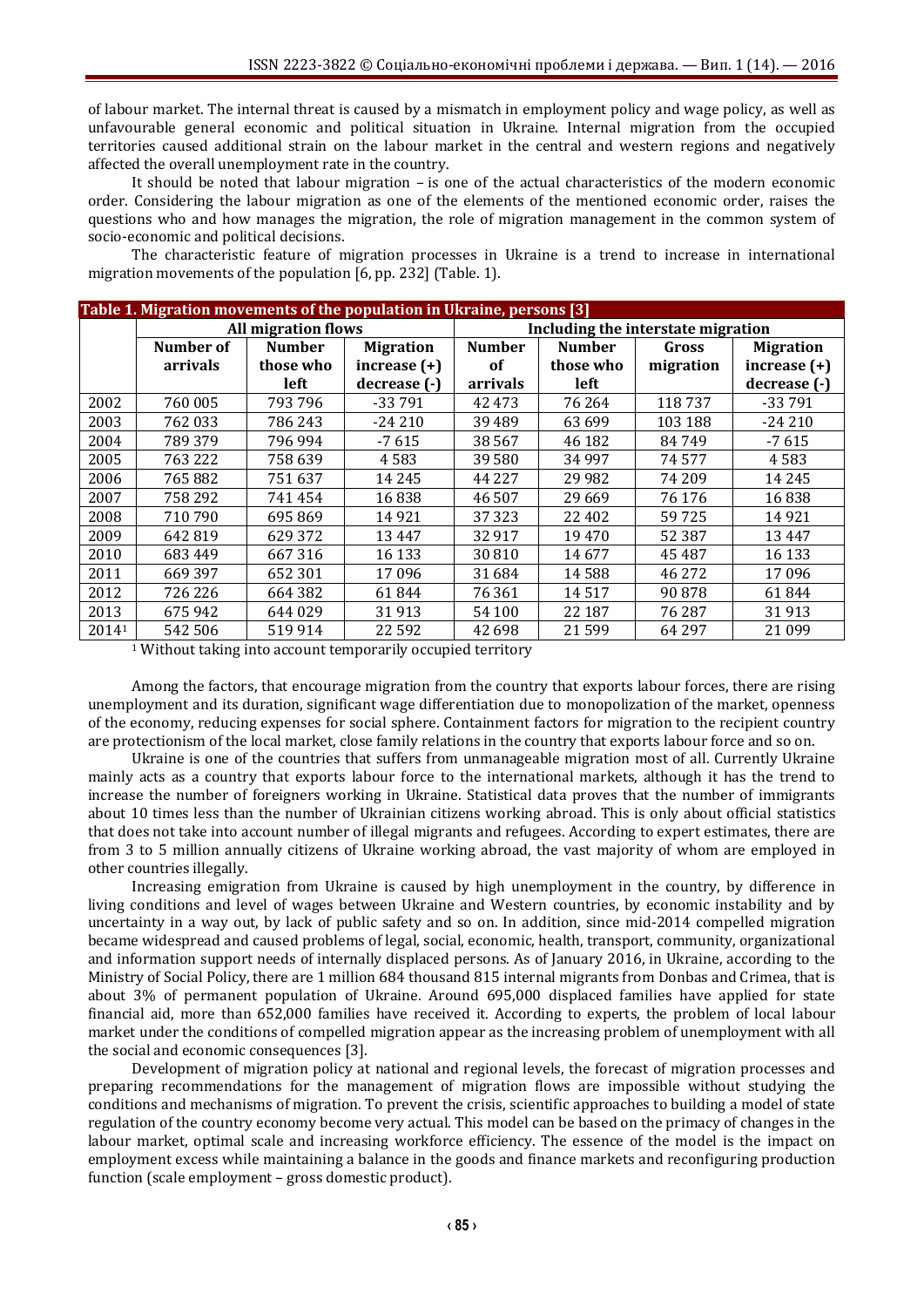An important role in regulating migration processes is assigned to the International Organization for Migration (IOM), Intergovernmental Committee on Migration, United Nations Commission of Population, International Labour Organization (ILO). The last one is cooperating with the World Health Organization (WHO) and the International Social Security Association (ISSA). However, the issue of internal migration should be managed by Ukrainian state (Table 2).

| Table 2. Functions of state authorities regarding migration |                                                                                            |  |  |  |  |  |  |
|-------------------------------------------------------------|--------------------------------------------------------------------------------------------|--|--|--|--|--|--|
| <b>Authority</b>                                            | <b>Functions</b>                                                                           |  |  |  |  |  |  |
| The Ministry of                                             | Generates state policy of immigration and emigration, including counteraction illegal      |  |  |  |  |  |  |
| Internal Affairs of                                         | migration, citizenship, registration of physical persons, refugees and other categories    |  |  |  |  |  |  |
| Ukraine                                                     | of migrants. Prevents committing, detects, stops and disclose criminal offenses related    |  |  |  |  |  |  |
|                                                             | to illegal migration and human trafficking                                                 |  |  |  |  |  |  |
| The Ministry of Foreign                                     | Performs formation and implementation of state policy on visa and immigration              |  |  |  |  |  |  |
| Affairs of Ukraine                                          | issues; leads consular registrations of Ukrainian citizens residing permanently or         |  |  |  |  |  |  |
|                                                             | temporarily abroad, etc.                                                                   |  |  |  |  |  |  |
| Ministry of Social                                          | Performs formation and implementation of state policy on the regulation of the labour      |  |  |  |  |  |  |
| Policy of Ukraine                                           | market, labour migration processes, defining legal, economic and organizational basis      |  |  |  |  |  |  |
|                                                             | for employment of population and its protection against unemployment; granting             |  |  |  |  |  |  |
|                                                             | targeted social assistance to vulnerable population                                        |  |  |  |  |  |  |
| <b>State Emergency</b>                                      | Provides implementation of state policy in the area of civil protection of population      |  |  |  |  |  |  |
| Service of Ukraine                                          | and territories from emergency situations, prevention, emergency response, rescue,         |  |  |  |  |  |  |
|                                                             | firefighting, fire and technological safety, activity emergency services etc.              |  |  |  |  |  |  |
| <b>State Migration Service</b>                              | Provides state policy of immigration and emigration, including counteraction illegal       |  |  |  |  |  |  |
| of Ukraine                                                  | migration, citizenship, registration of physical persons, refugees and other categories    |  |  |  |  |  |  |
|                                                             | of migrants                                                                                |  |  |  |  |  |  |
| <b>State Border Service of</b>                              | Provides border control and passing people, vehicles, cargoes, registration of             |  |  |  |  |  |  |
| Ukraine                                                     | foreigners arriving to Ukraine, provides recording the biometric data of foreigners at     |  |  |  |  |  |  |
|                                                             | checkpoints across the state border; prevents and does not allow crossing the state        |  |  |  |  |  |  |
|                                                             | border of Ukraine by persons who under the law are not allowed to enter Ukraine or         |  |  |  |  |  |  |
|                                                             | travel abroad; accepts applications for treating persons as refugees or persons in need    |  |  |  |  |  |  |
|                                                             | of additional protection                                                                   |  |  |  |  |  |  |
| <b>State Employment</b>                                     | Issue permits for the employment of foreigners and persons without citizenship;            |  |  |  |  |  |  |
| Service of Ukraine                                          | accounts permits for the employment of foreigners and persons without citizenship.         |  |  |  |  |  |  |
| Security Service of                                         | Provides pre-trial investigation of crimes related to the people trafficking via the state |  |  |  |  |  |  |
| Ukraine                                                     | border of Ukraine, is involved in the development of measures and decisions related to     |  |  |  |  |  |  |
|                                                             | entering Ukraine and traveling abroad, staying in its territory foreigners, promotes       |  |  |  |  |  |  |
|                                                             | compulsory return of foreigners to the country of origin.                                  |  |  |  |  |  |  |
| State Inspectorate of                                       | Carries out the state supervision and control over compliance with legislation on          |  |  |  |  |  |  |
| Ukraine on Labour                                           | employment, on the employment of foreigners and persons without citizenship.               |  |  |  |  |  |  |

The objects of state regulation of migration processes should be social, professional structure of workers, their family integration, level of entering and leaving, and the quantitative limit. In own turn, the leverages of regulation of migration processes should be intended rotation of foreign workers, introducing the legal status of migrants that would determine their social, economic, labour, housing and other rights (for example, deprivation of political rights, restriction of participation in labour union activities), regulation migrants' staying in the country of employment (for example, ban to immigrants to change during some time their place of work, place of residence, profession).

It should be noted, that today the practice of comprehensive state regulation of migration processes, the distribution of competences between state authorities and local authorities are in process of formation. In this regard, the legislative, institutional, financial, informational, scientific and personnel provision of migration state regulation need to be improved, taking into account existing problems. Moreover, it is extremely important to shape the social management methodology based on the principles of planning and forecasting, that is – the development of other mechanisms of state regulation based on scientific research that would be characterized by efficiency and differentiated selection of organizational and legal measures [9].

In own turn, one should make demands for new requirements to the process of monitoring and controlling migration at the regional level. Comprehensive assessment of all migration types, their significance and controllability, assume the comprehensive and profound analysis of demographic and socio-economic factors that affects labour mobility, as the initial stage. Ability to manage migration depends on the available methods for assessments the region attractiveness to migrants.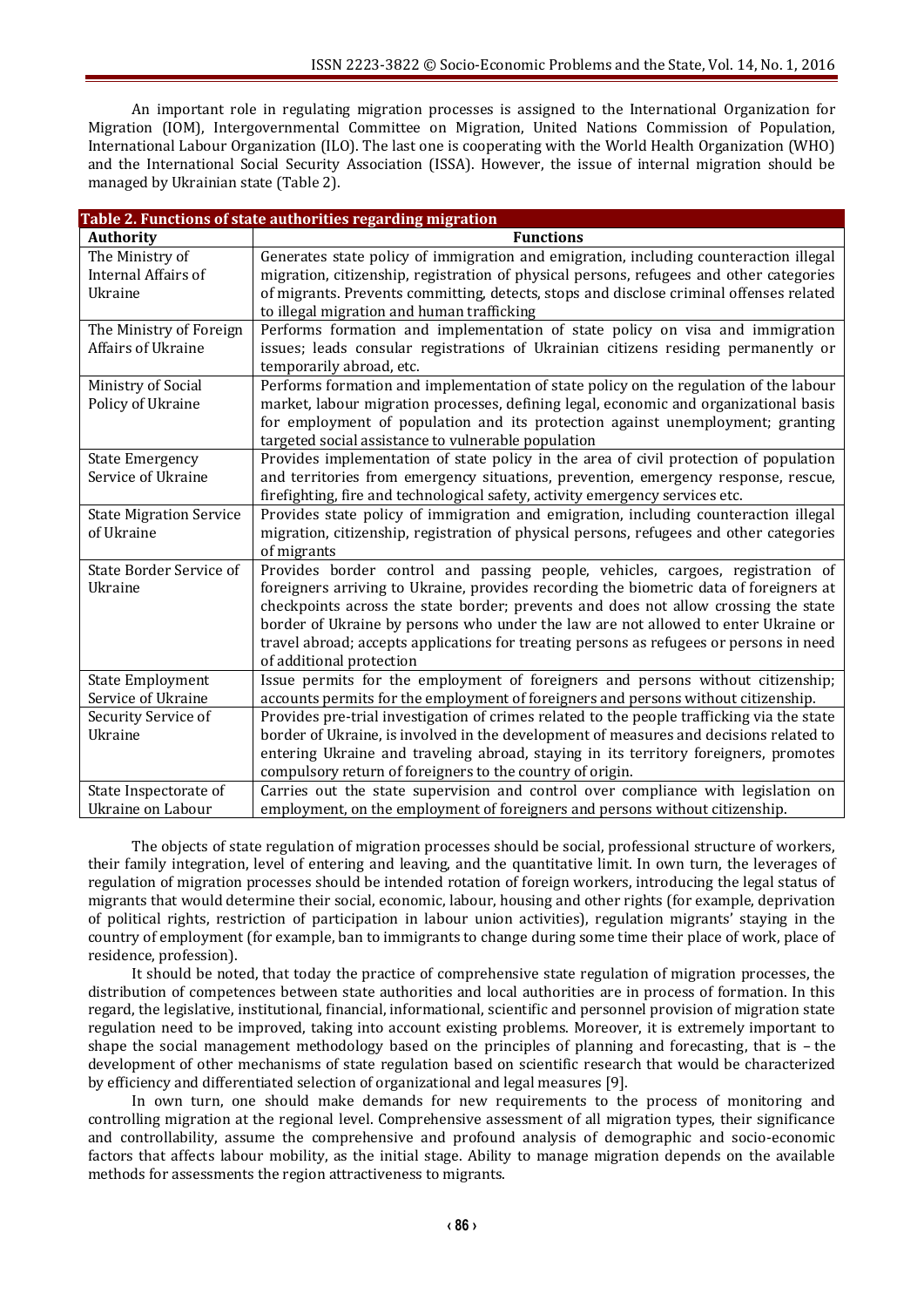Factors, that caused the migration process, should be the basis for selection of various methods of regulation. Basing on analysis of researches, we can offer a list of major factors influencing the migration process:

– demographic conditions (birth rate, mortality rate and average life expectancy);

– employment conditions (employment rate and unemployment rate);

– economic conditions (cost of living, wages);

– the healthcare system conditions (number of hospital beds, number of doctors);

– conditions for the investment activity in the region (the level of investment, the gross income per capita);

– housing conditions (living area per capita).

These factors can be characterized using the appropriate parameters (mortality rate, employment rate, average wages, the amount of investment in fixed capital, etc.). Carrying multiple correlation analysis of selected factors will help reveal the connections of medium and high strength statistically significant that will allow to count on the positive results of factor analysis. Therefore applying the scientific approach allows to give justification and develop mechanisms for implementing scenarios of migration policy at the regional level and at the state level.

# **5. Conclusions and prospects for further research in this direction**

Equilateral approach to the migration process can detect two its sides: "positive" and "negative." Along with positive facts (realization of the constitutional right to freedom of movement and choice of residence, the development of market economy, joining the international labour market), the negative factors of migration processes influence the situation in the country (and actualize public administration). The most pressing issues include the problem of outflow of skilled labour abroad; centripetal migration flows in the country, that lead to social and economic degradation in several regions; imbalances and expansion of illegal immigration. In addition, the spontaneous distribution of forced migration flows within Ukraine creates additional tension in the social environment.

In order to harmonize migration processes, there is a need in new approaches to migration policy, both on national and international levels. An important focus should be given to balance of the interests of all parties affected by migration. Today, there is a number of issues related to executive level of state regulation of migration processes. The contradictions and inconsistency that arise in the interaction between government authorities of different subordination, between the central and local authorities are the most noticeable here. The situation could be changed for the better by improving functional and organizational structure of state regulation of migration processes. It is appropriate to expand and correct functions of State Migration Service of Ukraine (coordination of various ministries and departments in the area of migration policy, involvement of various non-governmental and privately held organizations to carry out state contracts in solving migration problems, monitoring the activities of non-governmental organizations in the area of migration, legal support of the migration, accounting migrants). Along with this, there is a need to establish targeted migration research center, its main tasks would be: diagnostics of migration situation in the country; studying the quantitative and qualitative needs of the state in migrants; statistical account of migrants and others.

It is obvious that today the formation of an effective mechanism of migration policy requires coordinating its goals with the goals of economic, social, cultural, territorial policy; balancing and harmonizing the interests of the state, public organizations and privately held structures in the migrants labour force usage; increasing the investment attractiveness of regions and creating a set of conditions to reduce immigration sentiment among the local population.

Now, there is a particularly acute need for the formation of an integrated concept that adequately describes conformities and trends of migration and creates the necessary conditions for the implementation of integrated approach to state regulation of migration processes. An integrated approach, as a continuation of systematic methodology in organizational and management activities, is based on a holistic vision of management objects as a social phenomenon, on concentration of national and industry resources in solving social problems.

There is a need to develop principles and methods of state regulation of migration processes that are adequate to modern migration policy development.

This is possible only on the basis of modern methodology of public administration that is based on the principles of consistency, complexity, targeting, aiming on the national security priorities. An essential tool for the implementation of the migration policy, state regulation in the sphere of migration must be comprehensive targeted programs focused on the prospects for socio-economic growth, protecting the interests of individuals, society and the state. The scientific methods of public administration in the area of migration, that involves, first of all, operational diagnostics of formation trends of migration flows and migratory behavior in Ukraine, gain an increasing value. This implies, in own turn, creating system of social monitoring, using interdisciplinary scientific analysis, data on various categories of migrants with taking into account the territorial migration specifics.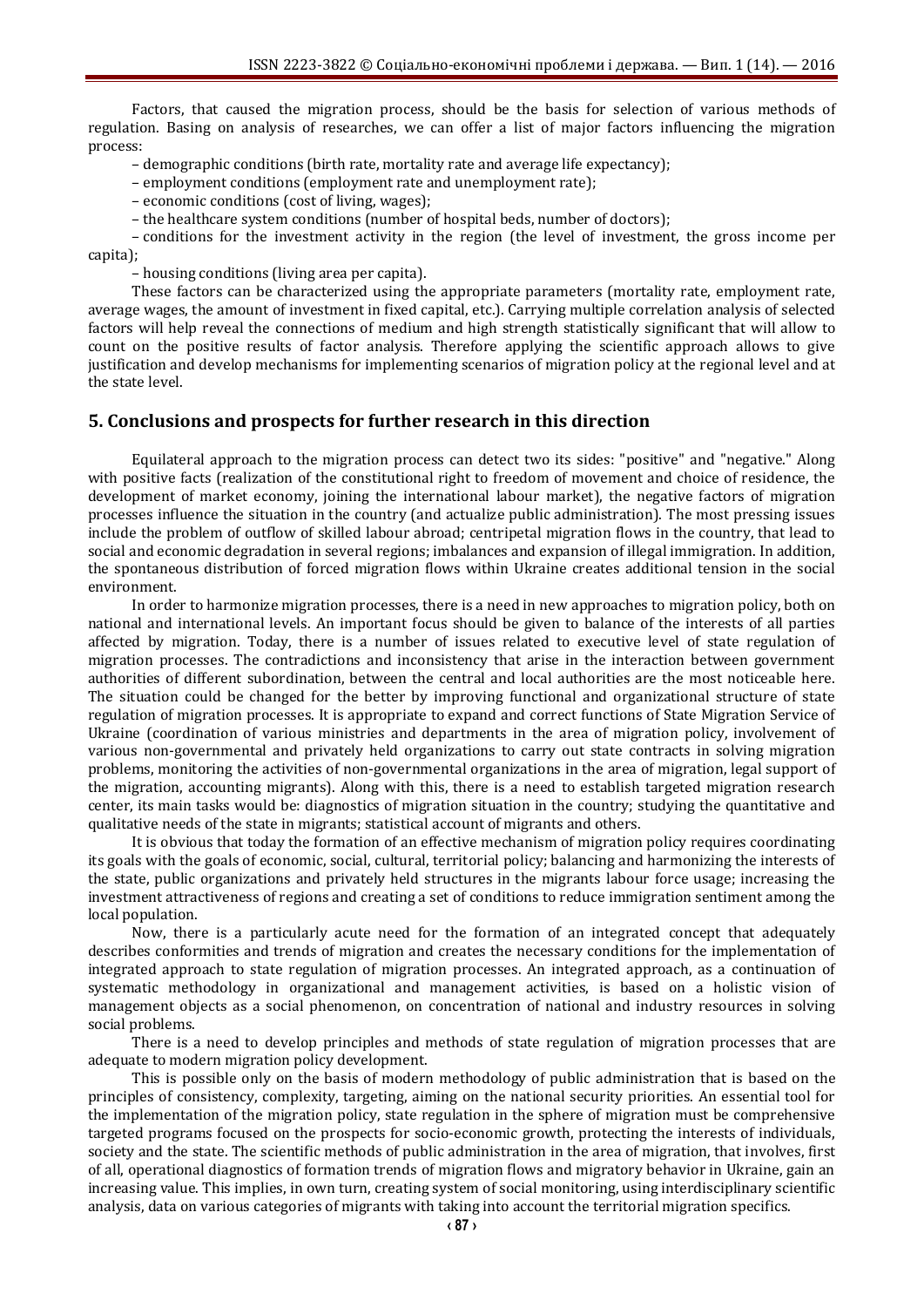#### **Author details (in Ukrainian)**

**Міграція в контексті державного регулювання економіки в Україні**

Гірман Алла Павлівна \*, Волкова Наталія Вікторівна \*\*

\* Університет митної справи та фінансів (м. Дніпро), вул. Аржанова, 12, м. Дніпро, 49083, Україна e-mail: [nika.message@gmail.com](mailto:nika.message@gmail.com) доцент кафедри управління персоналом та економіки праці, доцент, кандидат політичних наук \*\* Університет митної справи та фінансів (м. Дніпро), вул. Аржанова, 12, м. Дніпро, 49083, Україна

e-mail: [nvolkova111@ukr.net](mailto:nvolkova111@ukr.net)

доцент кафедри управління персоналом та економіки праці, доцент, кандидат наук з державного управління

**Анотація**. В статті подані проблеми в контексті державного регулювання економіки. Проблеми міграції є фактором стримування структурних перетворень та створення передумов для економічного зростання України. Вказано на те, що розробка міграційної політики неможлива без дослідження умов і механізмів міграційних процесів.

Зазначені функції органів державного управління щодо міграції, роль міжнародних інституцій з питань міграції.

Запропонований перелік факторів, що впливають на процеси міграції. Автори наголошують, що держава повинна надати міграційній політиці не реактивний, а превентивний характер з реалізацією свого вигідного сценарію. Наукові дослідження, в яких міграційні процеси є об'єктом управління, сприяли б вирішенню цілого ряду протиріч. Основою регулювання міграційних процесів має бути комплексний підхід, що узгоджує підходи, принципи, способи та методи з українського і зарубіжного досвіду.

Суттєвим напрямком повинно стати забезпечення балансу інтересів усіх сторін, порушених міграційними процесами, вдосконалення функціонально-організаційної структури державного регулювання у цій сфері, усунення суперечностей та неузгодженості, які виникають при взаємодії між органами влади різного підпорядкування, між центральними та місцевими органами влади.

Автори пропонують створення цільового центру дослідження міграційних процесів, основними завданнями якого стали б: діагностика міграційної ситуації в країні; вивчення кількісних і якісних потреб держави в мігрантах; статистичний облік мігрантів та ін.

Наголошено, що формування ефективного механізму міграційної політики потребує узгодження її цілей з цілями економічної, соціальної, культурної, територіальної політики; збалансованості і узгодження інтересів держави, недержавних організацій, державного регулювання економіки, міграційної політики, Державної міграційної служби України.

**Ключові слова**: міграція, державне регулювання економіки, міграційна політика, механізм міграційної політики, Державна міграційна служба України.

#### **Author details (in Russian)**

**Миграция в контексте государственного регулирования экономики в Украине** Гирман Алла Павловна \*, Волкова Наталья Викторовна \*\*

\* Университет таможенного дела и финансов (г. Днепр),

ул. Аржанова, 12, г. Днепр, 49083, Украина

e-mail: [nika.message@gmail.com](mailto:nika.message@gmail.com)

доцент кафедры управления персоналом и экономики труда, доцент, кандидат политических наук \*\* Университет таможенного дела и финансов (г. Днепр),

ул. Аржанова, 12, г. Днепр, 49083, Украина

e-mail: [nvolkova111@ukr.net](mailto:nvolkova111@ukr.net)

доцент кафедры управления персоналом и экономики труда, доцент, кандидат наук по государственному управлению

**Аннотация**. В статье представлены проблемы в контексте государственного регулирования экономики. Проблемы миграции является фактором сдерживания структурных преобразований и создания предпосылок для экономического роста Украины. Указано на то, что разработка миграционной политики невозможна без исследования условий и механизмов миграционных процессов.

Определены функции органов государственного управления по миграции, роль международных институтов по вопросам миграции.

Предложен перечень факторов, влияющих на процессы миграции. Авторы отмечают, что государство должно предоставить миграционной политике не реактивный, а превентивный характер с реализацией своего выгодного сценария. Научные исследования, в которых миграционные процессы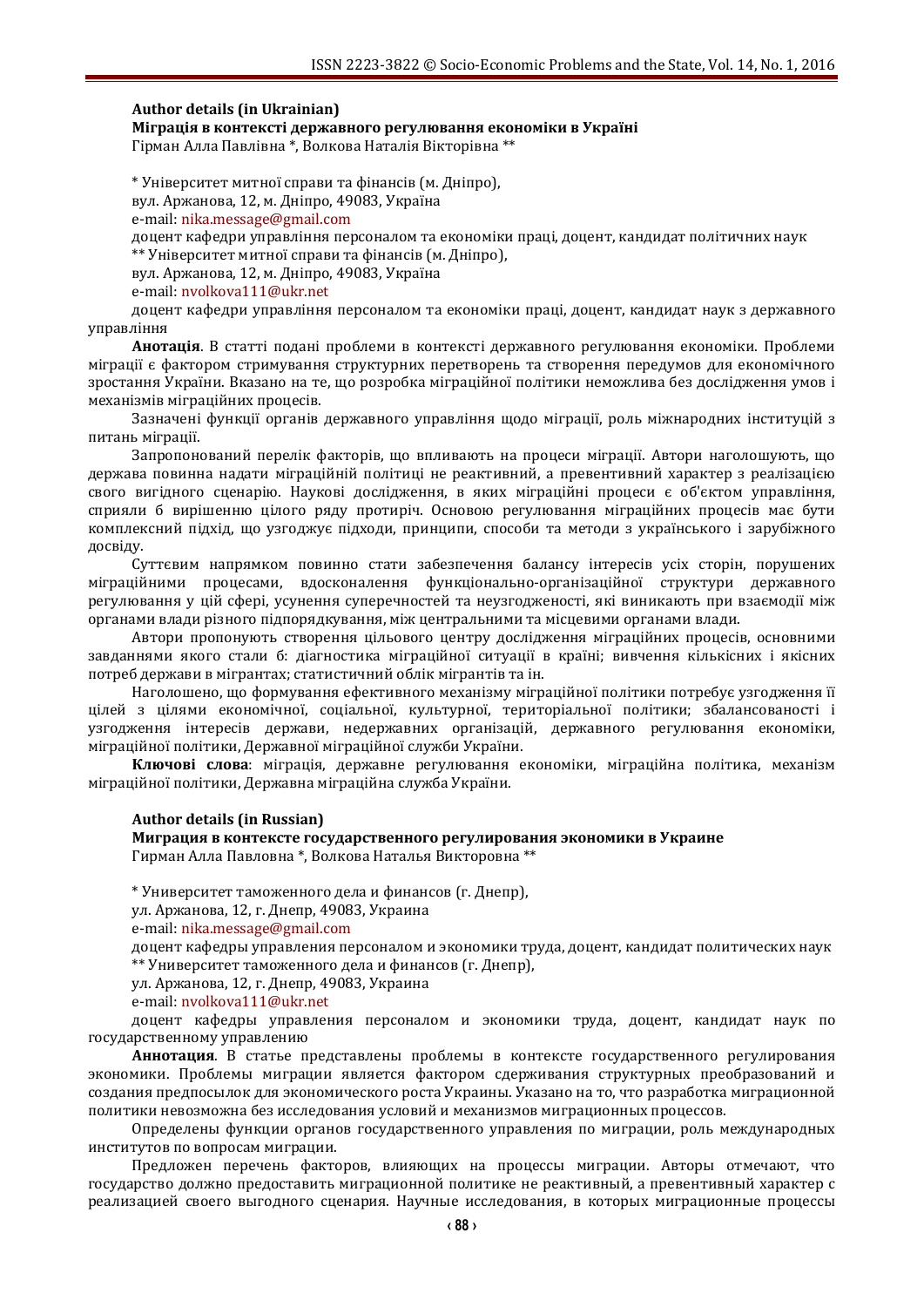являются объектом управления, способствовали бы решению целого ряда противоречий. Основой регулирования миграционных процессов должен быть комплексный подход, который согласовывает подходы, принципы, способы и методы с украинского и зарубежного опыта.

Существенным направлением должно стать обеспечение баланса интересов всех сторон, затронутых миграционными процессами, совершенствования функционально-организационной структуры государственного регулирования в этой сфере, устранения противоречий и несогласованности, которые возникают при взаимодействии между органами власти разного подчинения, между центральными и местными органами власти.

Авторы предлагают создание целевого центра исследования миграционных процессов, основными задачами которого стали бы: диагностика миграционной ситуации в стране; изучение количественных и качественных потребностей государства в мигрантах; статистический учет мигрантов и др.

Отмечено, что формирование эффективного механизма миграционной политики требует согласования ее целей с целями экономической, социальной, культурной, территориальной политики; сбалансированности и согласования интересов государства, негосударственных организаций, государственного регулирования экономики, миграционной политики, Государственной миграционной службы Украины.

**Ключевые слова**: миграция, государственное регулирование экономики, миграционная политика, механизм миграционной политики, Государственная миграционная служба Украины.

### **Appendix A. Supplementary material**

Supplementary data associated with this article can be found, in the online version, at <http://dx.doi.org/10.14254/2223-3822.2016.14-1.10>

### **Funding**

The authors received no direct funding for this research.

#### **Citation information**

Hirman, A., & Volkova, N. (2016). Migration in the context of economy state regulation in Ukraine. *Socio-Economic Problems and the State*. 14 (1), 83-90. [doi:10.14254/2223-3822.2016.14-1.10](http://dx.doi.org/10.14254/2223-3822.2016.14-1.10)

### **Використана література**

- 1. Зовнішні трудові міграції населення України / за ред. Е.М. Лібанової, О.В. Позняка. К. : РВПС України НАН України, 2002. – 206 с.
- 2. Мойсей В. І. Економічні ефекти державного регулювання міжнародної трудової міграції в Україні [Електронний ресурс] / В. І. Мойсей // Економіка та держава. – 2013. – № 8. – С. 88-90. – Режим доступу: http://nbuv.gov.ua/UJRN/ecde\_2013\_8\_23.
- 3. Населення України за 2014 рік. Демографічний щорічник. Київ : Державна служба статистики України. – 2015. – 117 с. – С. 99-112.
- 4. Овдін О. Моніторинг міграції українських громадян до Російської Федерації у контексті державного регулювання демографічних процесів Електронний ресурс] / О. Овдін // Державне управління та місцеве самоврядування. – 2014. – Вип. 2. – С. 157-168. – Режим доступу: [http://nbuv.gov.ua/UJRN/dums\\_2014\\_2\\_19.](http://nbuv.gov.ua/UJRN/dums_2014_2_19)
- 5. Пуригіна О.Г. Міжнародна міграція : навч. посіб. / О.Г. Пуригіна, С.Е. Сардак. К. : Академія, 2007. 312 с.
- 6. Рой І. Міграційні процеси в системі державного регулювання демографічної безпеки України [Електронний ресурс] / І. Рой // Вісник Національної академії державного управління при Президентові України. – 2010. – № 3. – С. 231-238. – Режим доступу: [http://nbuv.gov.ua/UJRN/Vnadu\\_2010\\_3\\_33.](http://nbuv.gov.ua/UJRN/Vnadu_2010_3_33)
- 7. Тиркало В.Б. Міграційні процеси у світі їх причини та наслідки [Електронний ресурс] / В.Б. Тиркало // Інтернет видання "Українська Школа Бізнесу "НаШЕ". – [Режим доступу:](Режим%20доступу:%20http:/ubs-nashe.com.ua/docs/migration.pdf) http://ubs[nashe.com.ua/docs/migration.pdf.](Режим%20доступу:%20http:/ubs-nashe.com.ua/docs/migration.pdf)
- 8. Ткачук Р.Л. Міграційна політика України, державне регулювання її процесами [Електронний ресурс] / Р. Л. Ткачук //Науковий вісник Академії муніципального управління. Серія : Управління. – 2011. – Вип. 4. – С. 344-352. – Режим доступу: [http://nbuv.gov.ua/UJRN/Nvamu\\_upravl\\_2011\\_4\\_48.](Режим%20доступу:%20http:/nbuv.gov.ua/UJRN/Nvamu_upravl_2011_4_48)
- 9. Шевцов А. Л. Комплексний підхід до державного регулювання міграційних процесів [Електронний ресурс] / А. Л. Шевцов // Держава та регіони. Сер. : Державне управління. – 2013. – № 1. – С. 106-111. – Режим доступу: [http://nbuv.gov.ua/UJRN/drdu\\_2013\\_1\\_21.](http://nbuv.gov.ua/UJRN/drdu_2013_1_21)